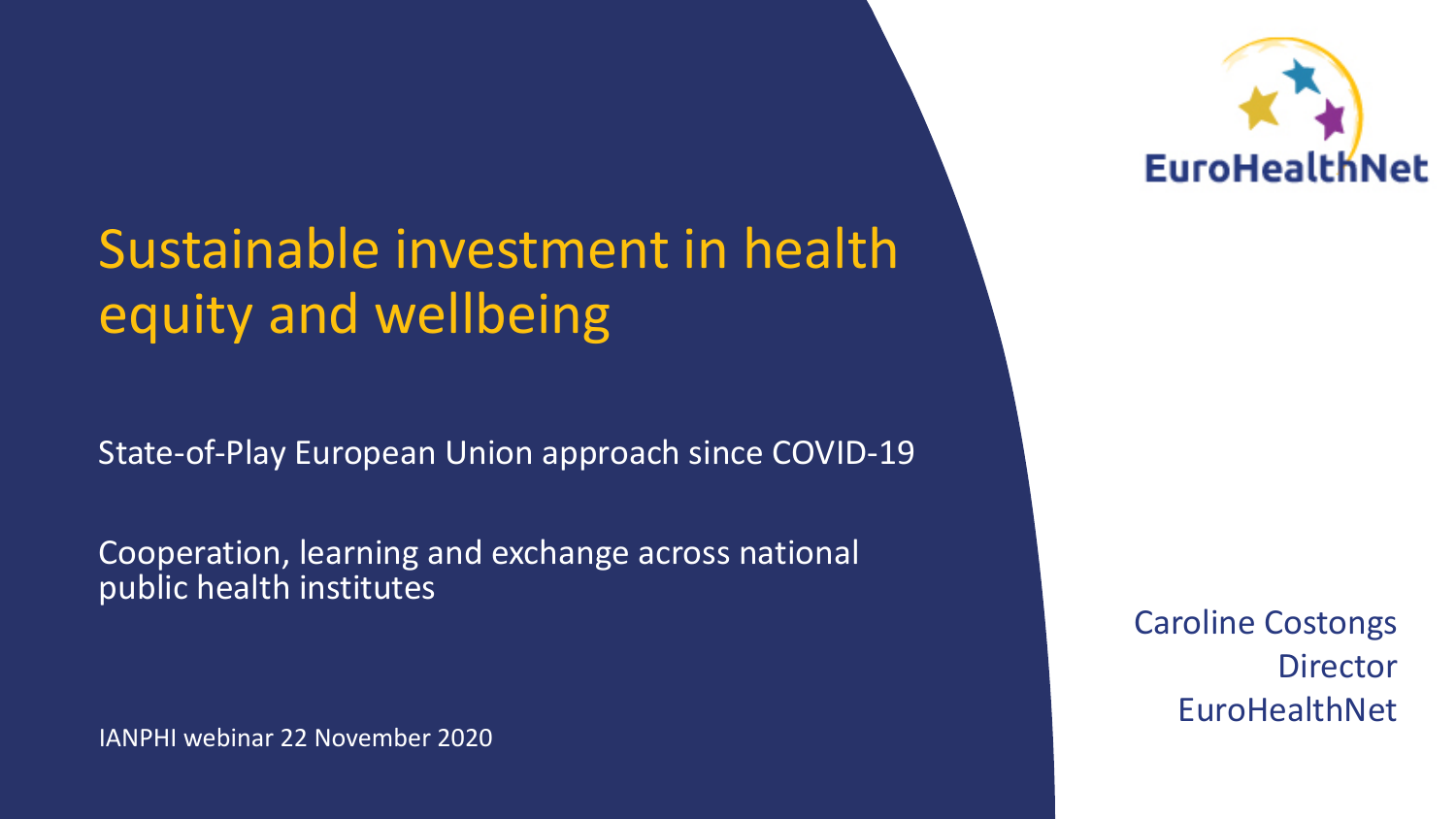### **A EUROPEAN HEALTH UNION**

"For me, it is crystal clear – we need to build a stronger European Health Union. And to start making this a reality, we must now draw the first lessons from the health crisis. We need to make our new EU4Health programme future proof." *State of the Union speech, Sept 2020*

"All European citizens have the same right to health. NextGenerationEU's resources will therefore target the resilience of our health systems. The European funds will enable investments in new hospitals, better equipment and stronger healthcare systems." *CoR speech, Oct 2020*



European Commission President Ursula von der Leyen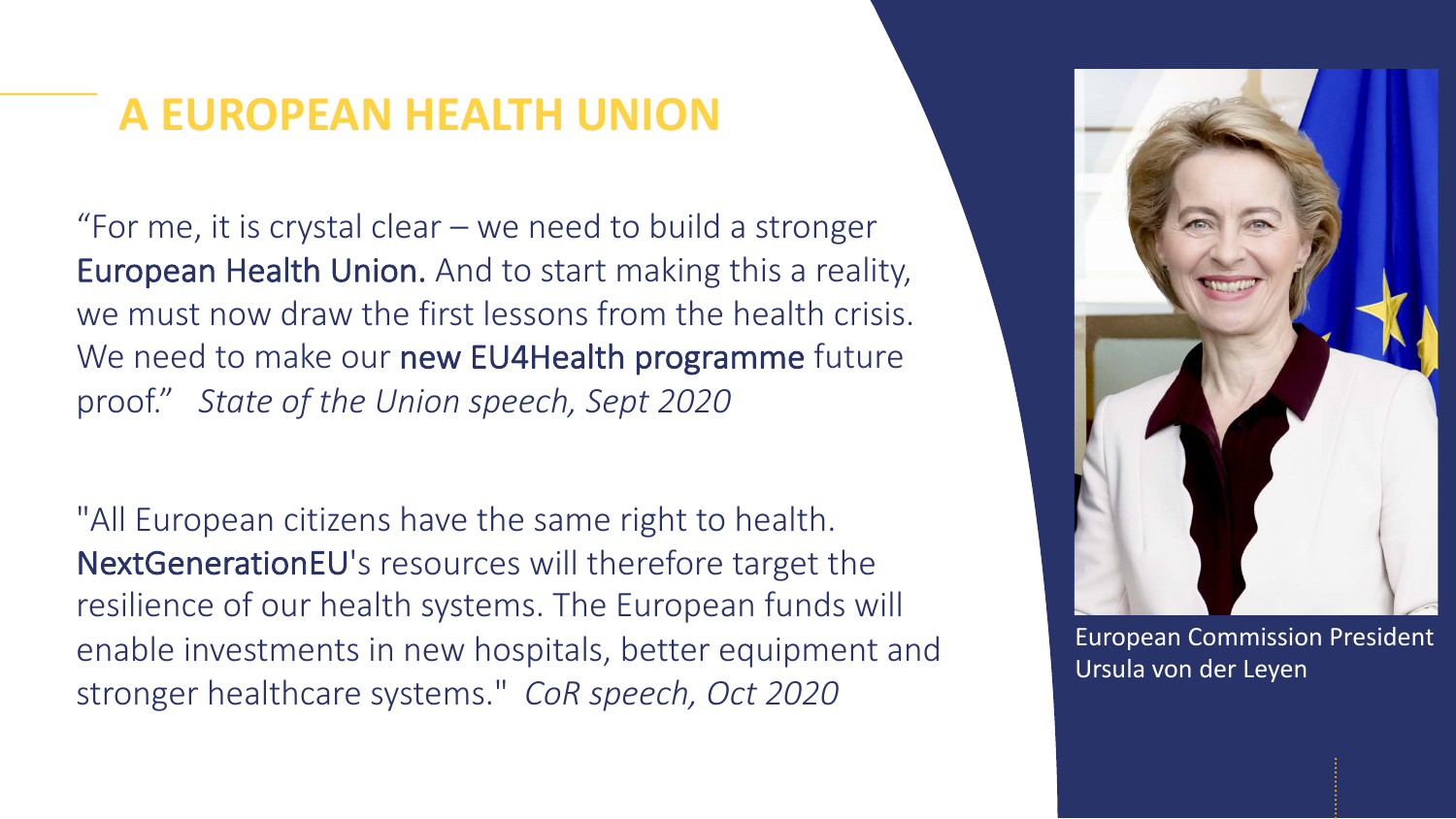### **COVID-19 AS A SYNDEMIC**

*"A syndemic is a set of closely intertwined and mutual enhancing health problems that significantly affect the overall health status of a population"* 

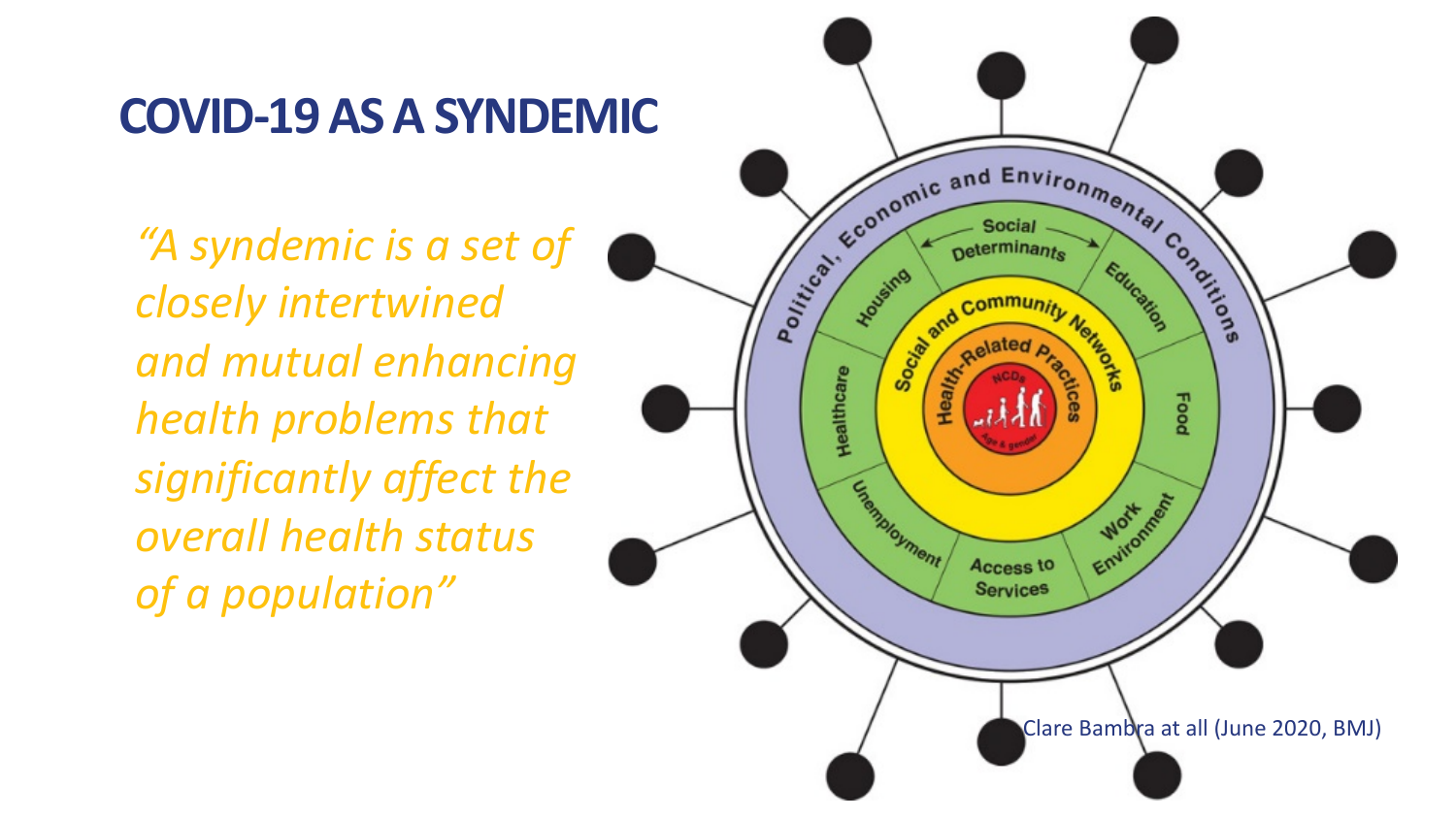## EU4Health 2021-2027

**A vision for a healthier European Union:**

- boost EU's preparedness for major **cross border health threats**
- strengthen **health systems** (prevention, health promotion, digital transformation , access)
- make **medicines and medical devices** available and affordable
- fight against **cancer**
- reducing **antimicrobial-resistant** infections
- improve **vaccination** rates
- expand European Reference Networks for **rare diseases**
- cooperate on **global health threats** and challenges.



1.9 billion EUR  $=$  > four times the size of the budget of the current programme for 2014-2020.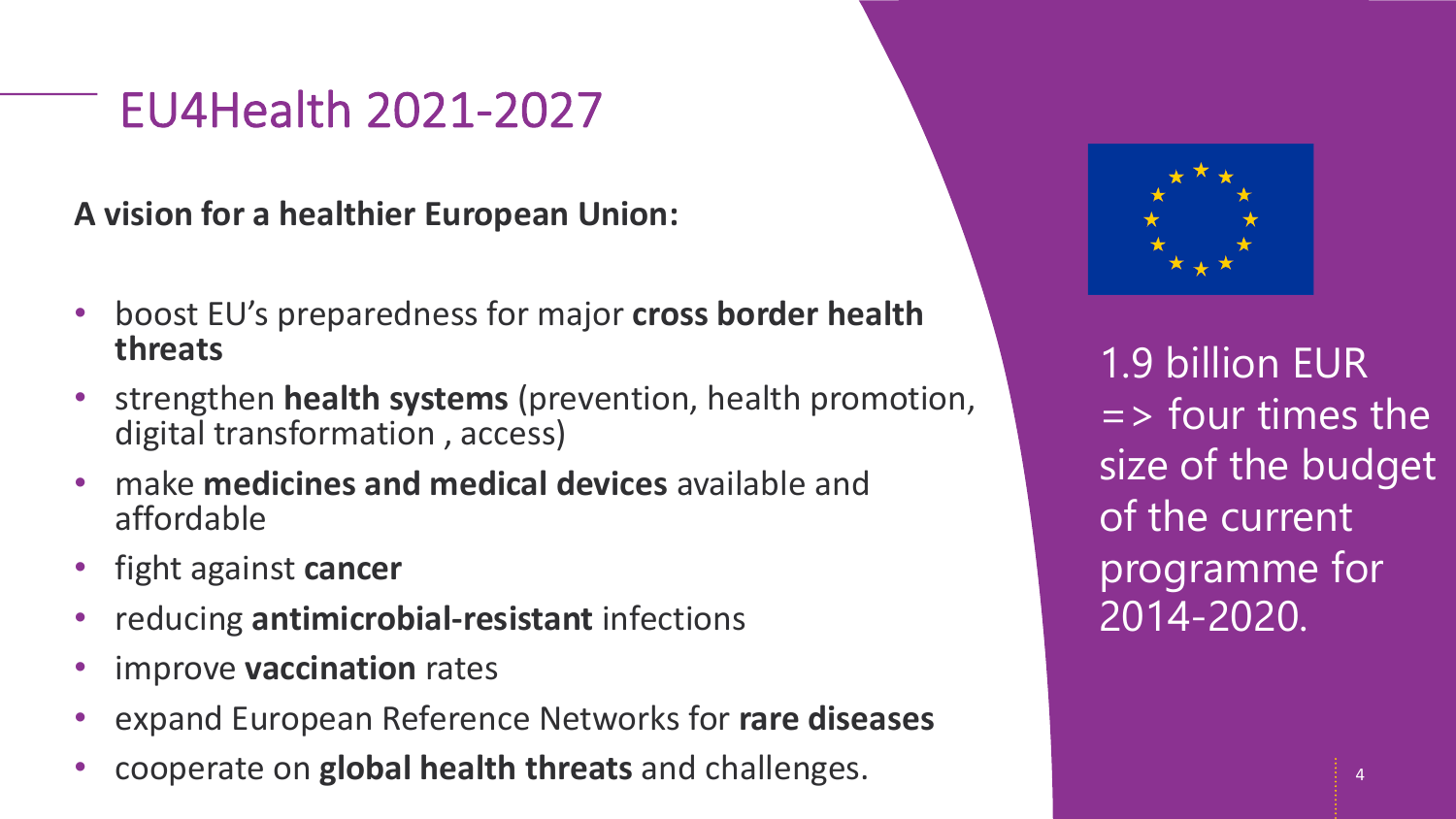## **The social sector investment gap**

The investment gap in social infrastructure in EU (**education, housing, health, social services**) is estimated to be €192 billion/year

The **health** investment gap increased from €20 to €70 billion/year due to the COVID-19 crisis, around 0.6% of EU GDP, with large variations across countries

> Public sector investment is 20% lower than a decade ago

Yet the demand (ageing, NCDs) is rising…

Economy of **Wellbeing**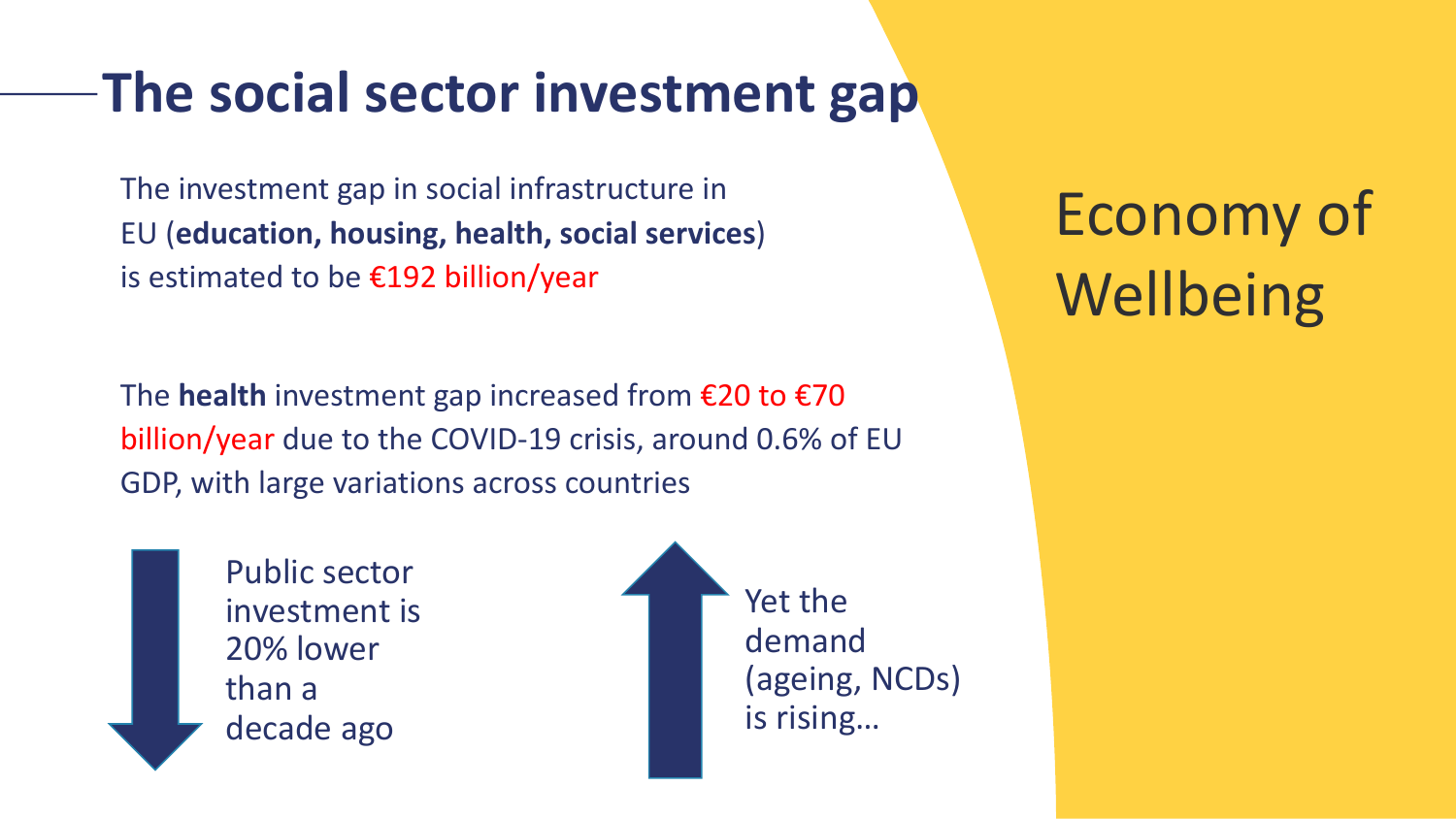## **Opportunities for health and wellbeing: MFF 2021-2027**

#### **European Semester Recovery and Resilience Facility**

• €312.5 billion in grants and up to €360 billion in loans

#### **Regional Development and Cohesion Policy**

• ESF + (101.2 billion) and at least 25% of ESF+ will be allocated to fostering social inclusion

**Just Transition Fund** (reflecting the Green Deal) will focus on most affected regions

**HorizonEurope** – taking forward SDGs and 5 mission areas (cancer, food, oceans, climate change, climate neutral cities)



#### **InvestEU**

- policy window on investing in social measures and tackling inequality
- 30% will go to fighting climate change